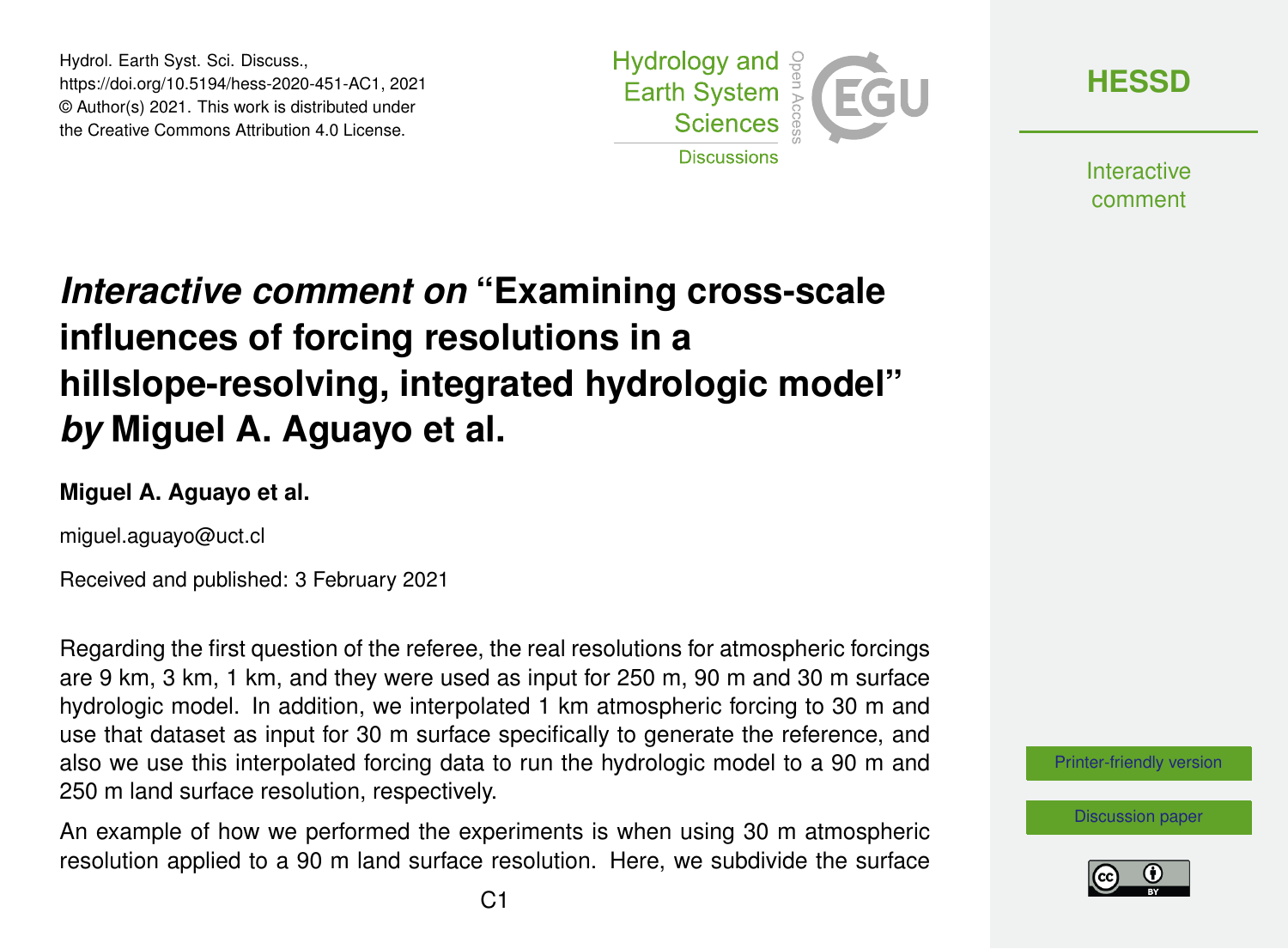cell into 30 m pieces by using nearest-neighbor resampling method in order to maintain the values of the 90 m land surface cells intact as shown in Fig 1. To clarify this point, we will provide a more elaborated paragraph to explain the interpolation process in both atmospheric and surface resolutions.

Regarding the referee's suggestion in which errors can even be correlated with both elevation and the atmospheric resolution, by calculating the distances for the higher resolution land surface cells to the center of the atmospheric cell, we will incorporate both correlation analyses to prove statistically that topography and atmospheric resolution matters.

On the model calibration comment, we agree Parflow has many more parameters that can be adjusted. However, a multiple parameter calibration for Parflow is still a computational challenge. The results should be seen as numerical experiments designed to assess scale issues in hydrologic modeling, and it is not intended to match observations to assess model performance with respect to observational data.

As the referee mentions, running a hydrological model for just one year seems really short and the outcomes could strongly depend on the conditions for that specific year. We agree with it, however longer simulations are computationally expensive, and we have chosen that year randomly among others with similar climatic conditions that match a dry initial condition at the end of summer followed by normal observed rain and snowfall in the study area and that also could allow us to analyze the hydrologic state variables chosen for these experiments. To clarify this part of the manuscript, we will consider the limitations of models and experiments in the discussion. Also, in an updated version of the manuscript, we will include streamflow simulated data to assess the atmospheric scale influences based on the mentioned variable.

**[HESSD](https://hess.copernicus.org/preprints/)**

**Interactive** comment

[Printer-friendly version](https://hess.copernicus.org/preprints/hess-2020-451/hess-2020-451-AC1-print.pdf)

[Discussion paper](https://hess.copernicus.org/preprints/hess-2020-451)



Interactive comment on Hydrol. Earth Syst. Sci. Discuss., https://doi.org/10.5194/hess-2020- 451, 2020.